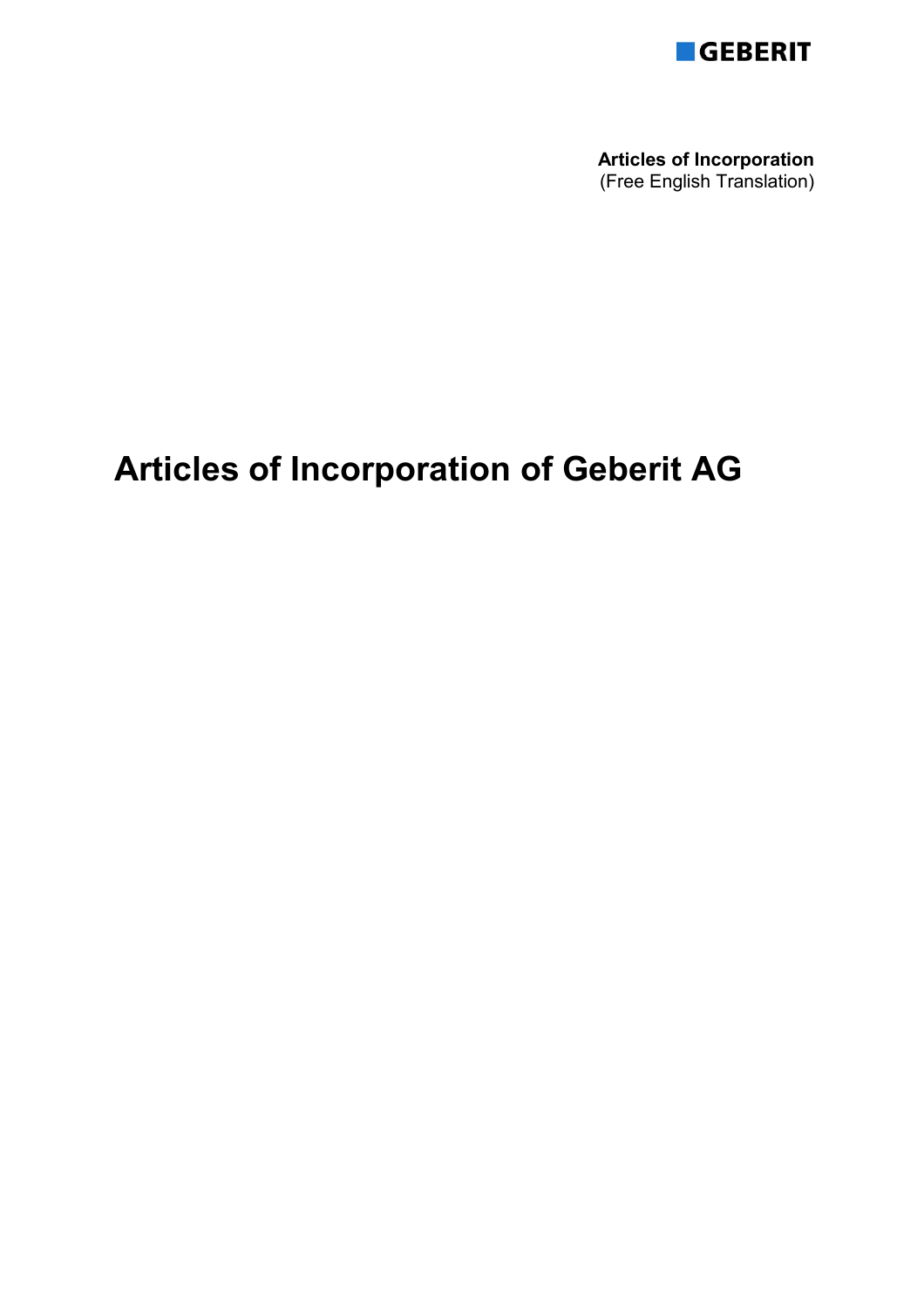

# **I. NAME, REGISTERED OFFICE, DURATION AND PURPOSE OF THE COMPANY**

# Art. 1

Name, Registered Office, Duration

Under the name

## Geberit AG

 there exists a company in accordance with Art. 620 et seqq. Swiss Code of Obligations (CO) with unlimited duration having its registered office in Rapperswil-Jona, Canton of St. Gallen.

#### Art. 2

# Purpose The purpose of the Company is the direct or indirect participation in companies of all kind in Switzerland and abroad, in particular in the field of sanitary technology and related consumer durables as well as other related fields. It may establish companies, participate in existing companies and finance such companies.

 The Company may engage in all activities and take all actions which are appropriate to directly or indirectly promote the purpose of the Company. The Company may acquire, charge or sell real estate property in Switzerland and abroad.

# **II. SHARE CAPITAL AND SHARES**

## Art. 3

Share Capital The share capital of the Company shall amount to CHF 3,704,142.70, divided into 37,041,427 registered shares with a par value of CHF 0.10 each. The share capital is fully paid in.

> Registered shares may be converted into bearer shares and bearer shares into registered shares by way of resolution of the general meeting.

#### Art. 4

Form of Shares Subject to the following provisions, the registered shares of the Company are issued as uncertificated securities and registered as intermediated securities.

> Transfers of intermediated securities, including the granting of security interests, are subject to the Intermediated Securities Act. If uncertificated shares are transferred by assignment, this requires for its validity the notification to the Company.

> The Company may withdraw shares issued as intermediated securities from the custodian system.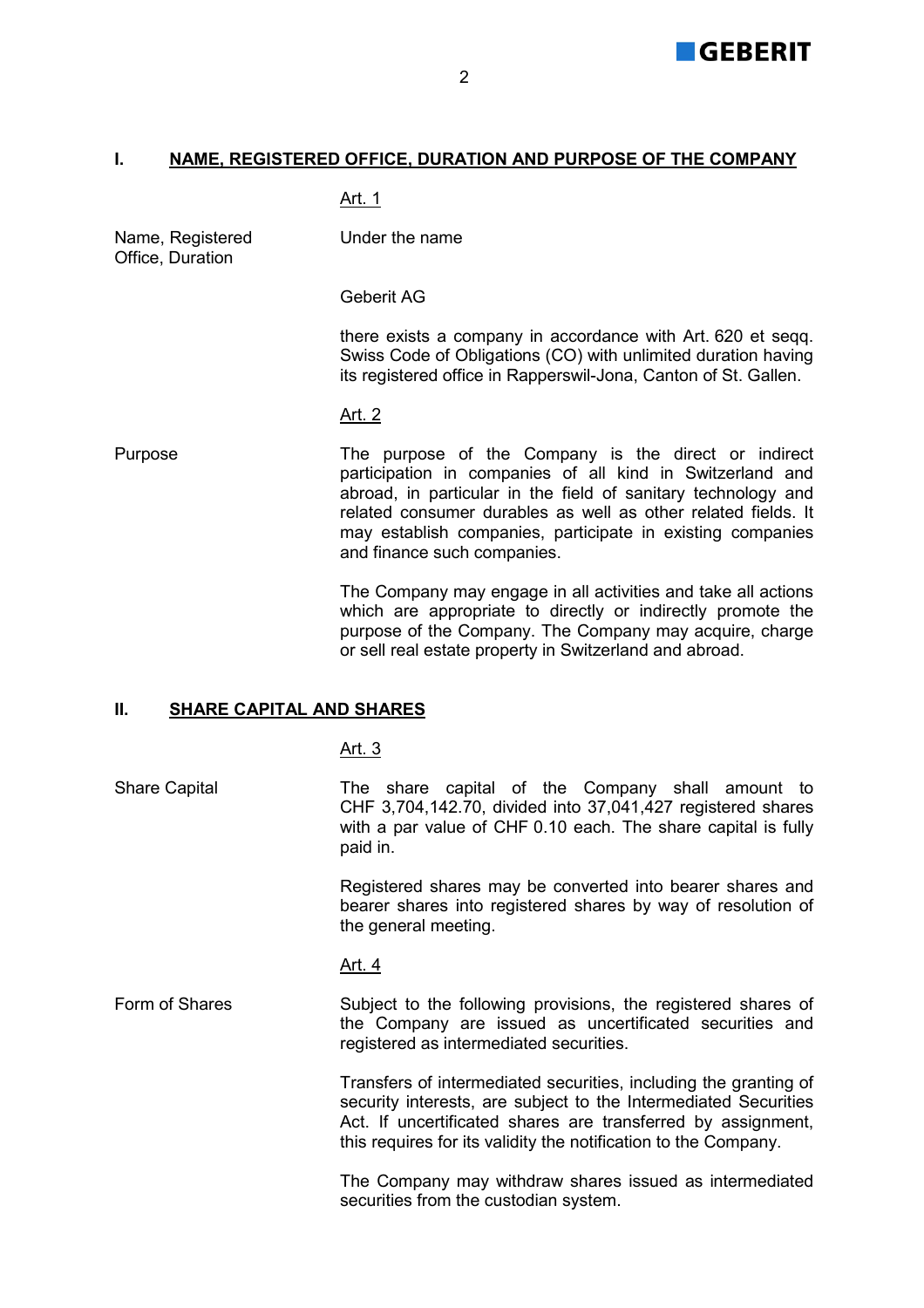

 The shareholder may request from the Company a confirmation evidencing his or her shareholding at any time. The shareholder has no right to request the printing and delivery of share certificates or the conversion of registered shares issued in a certain form into another form. The Company may, however, at any time print and deliver share certificates (individual certificates, certificates or global certificates) or convert uncertificated securities and share certificates in another form and cancel issued share certificates that are returned to the Company.

## Art. 5

The Company shall keep a share register in which the owners, usufructuaries and nominees of registered shares are registered with name, address and nationality (in case of companies with the registered office). Only the person entered in the share registered shall be deemed to be the shareholder, the usufructuary or nominee in relation to the Company. The Company only recognises one proxy per share.

 Acquirers of shares are, upon request and presentation of evidence of the transfer, registered as shareholder with voting right in the share register if they explicitly declare to hold the shares in their own name and for their own account.

 The board of directors may register nominees as shareholder with voting rights in the share register up to a maximum of 3% of the share capital. Nominees are persons who in the registration request do not explicitly declare to hold the shares for their own account and with whom the Company has entered into respective agreements. The board of directors may register nominees as a shareholder with voting rights in excess of such registration limitation provided the nominees disclose the names, addresses, nationality and shareholdings of the persons for which they hold 0.5% or more of the share capital.

 The board of directors has the power to delete entries in the share register retroactively as of the date of the entry if the registration has been made on the basis of false information. It may give the concerned shareholder in advance the opportunity to comment. In any case, the concerned shareholder is informed without delay about the deletion.

 The board of directors shall give the necessary directions for the carrying of the share register. It may delegate such duties.

 In the invitation to the general meeting, the board of directors shall announce the record date for registration in the share register that is authoritative with respect to the right to attend and vote.

Share Register and **Registration** Restrictions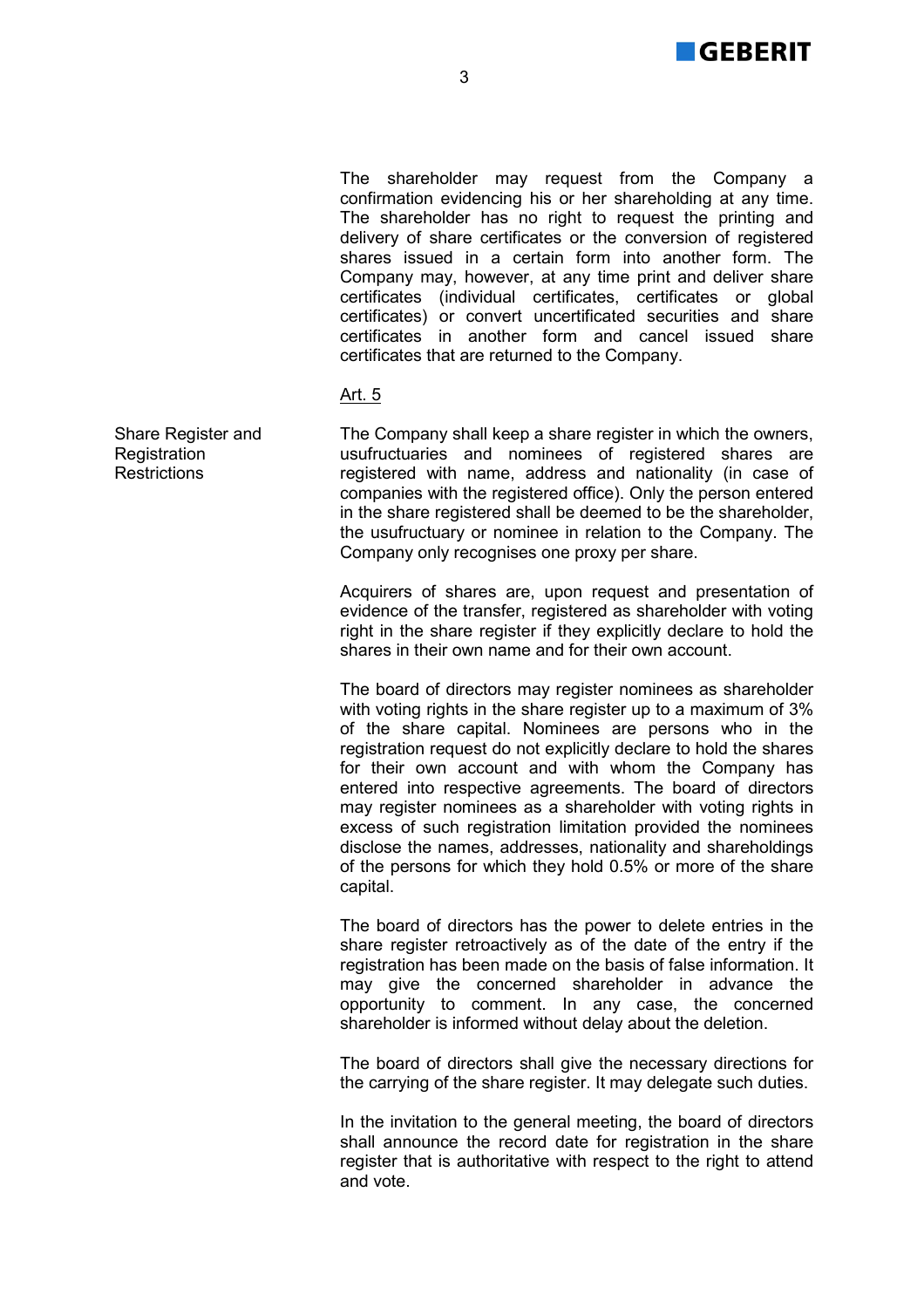

#### 4

## **III. BODIES OF THE COMPANY**

# Art. 6

Powers, Ordinary and Extraordinary General

Meeting

Corporate Bodies The bodies of the Company shall be:

- A) the general meeting,
- B) the board of directors,
- C) the auditors.

## **A) The General Meeting**

#### Art. 7

The general meeting is the supreme corporate body of the Company.

 The ordinary general meeting shall take place annually within six months after the end of the business year. Extraordinary general meetings are called for if the board of directors or the auditors deem it necessary or if the general meeting so resolves. Further, one or more shareholders representing together at least 3% of the share capital may jointly in writing by indicating the agenda items and the motions, in case of elections the name of the proposed candidates, request that an extraordinary general meeting is called for.

## Art. 8

Calling The notices of any general meeting shall be made by way of official publication of the Company not less than 20 days prior to the date of the meeting. Notices may also be mailed to the shareholders registered in the share register.

> The calling shall state the day, time and place of the meeting, the agenda items as well as the motions of the board of directors and of the shareholders who have requested the holding of the general meeting or the inclusion of an item in the agenda.

> No resolutions may be passed on motions concerning agenda items which have not been duly announced; excepted are motions for the calling of an extraordinary general meeting and the initiation of a special audit.

> Shareholders representing shares of a par value of CHF 4,000 may request items to be included in the agenda. Such request must be made at least 45 days prior to the meeting in writing by stating the items of the agenda and the motions.

#### Art. 9

Powers The general meeting shall have the following inalienable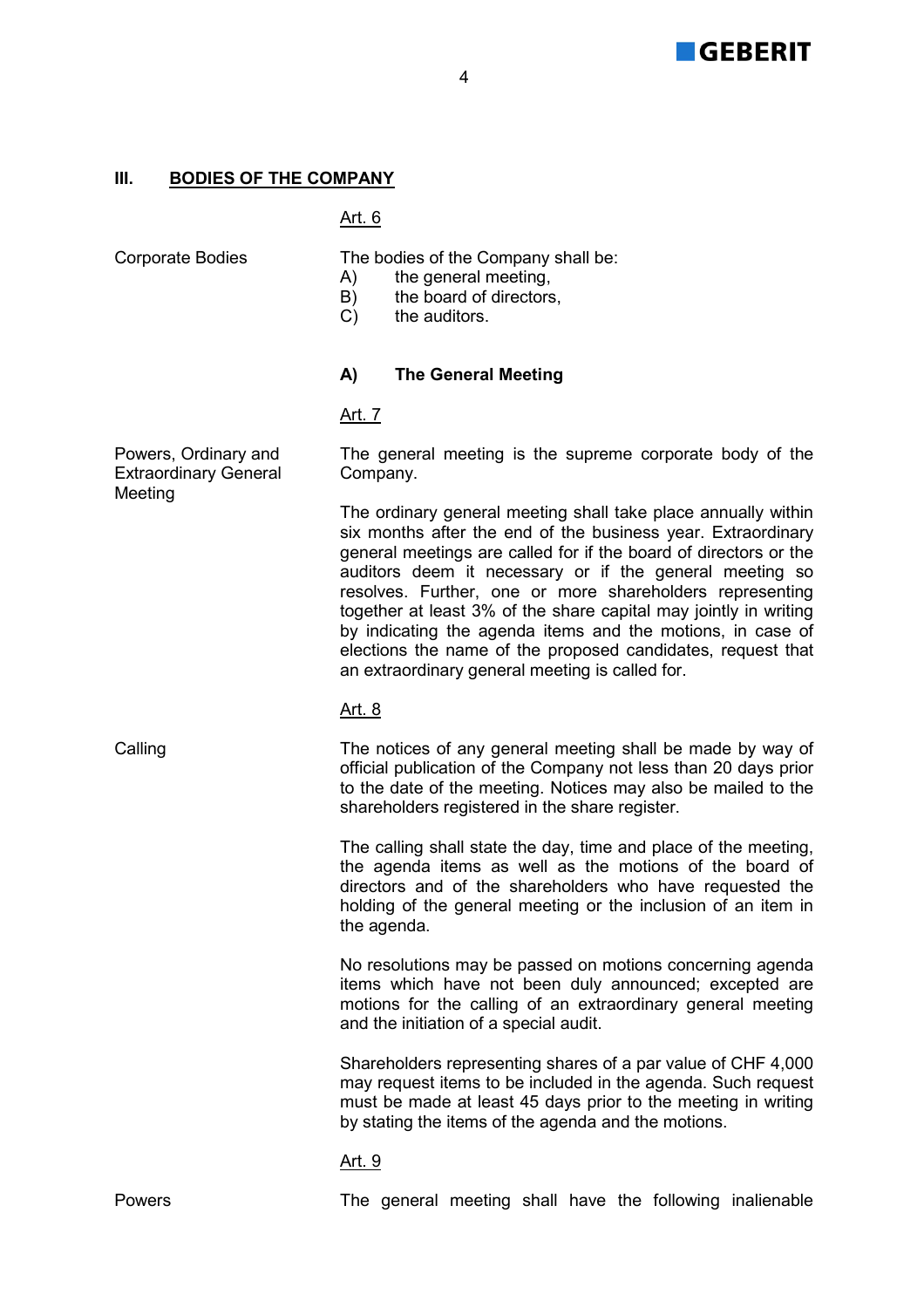

powers:

- 1. The adoption and the amending of the articles of incorporation;
- 2. The election and removal of the members of the board of directors, the chairman of the board of directors, the members of the compensation committee, the independent proxy, and the auditors;
- 3. The approval of the management report and of the consolidated financial statements;
- 4. The approval of the annual financial statements as well as the resolution on the use of the balance sheet profit, in particular the declaration of dividends;
- 5. The discharge of the members of the board of directors;
- 6. The approval of the compensations of the board of directors and of the group executive board;
- 7. The passing of resolutions on matters which are by law or by the articles of incorporation reserved to the general meeting.

## Art. 10

In the general meeting each share registered in the share register of the Company shall have one vote.

 Shareholders may be represented in the general meeting only by their statutory proxy, another shareholder with voting rights or by the independent proxy.

 The general meeting annually elects an independent proxy. His or her term of office ends at the closing of the following ordinary general meeting. Re-election is possible. If the Company does not have an independent proxy, the board of directors shall appoint the independent proxy for the next general meeting.

 The board of directors determines the requirements for proxies and instructions in accordance with the laws and regulations and may establish corresponding rules.

## Art. 11

Unless otherwise required by law or the articles of incorporation, the general meeting passes resolutions and carries out elections by absolute majority of the share votes cast, excluding any abstentions or invalid votes. Elections shall be held separately.

Voting Right, Proxy, Independent Proxy

Resolutions and **Elections**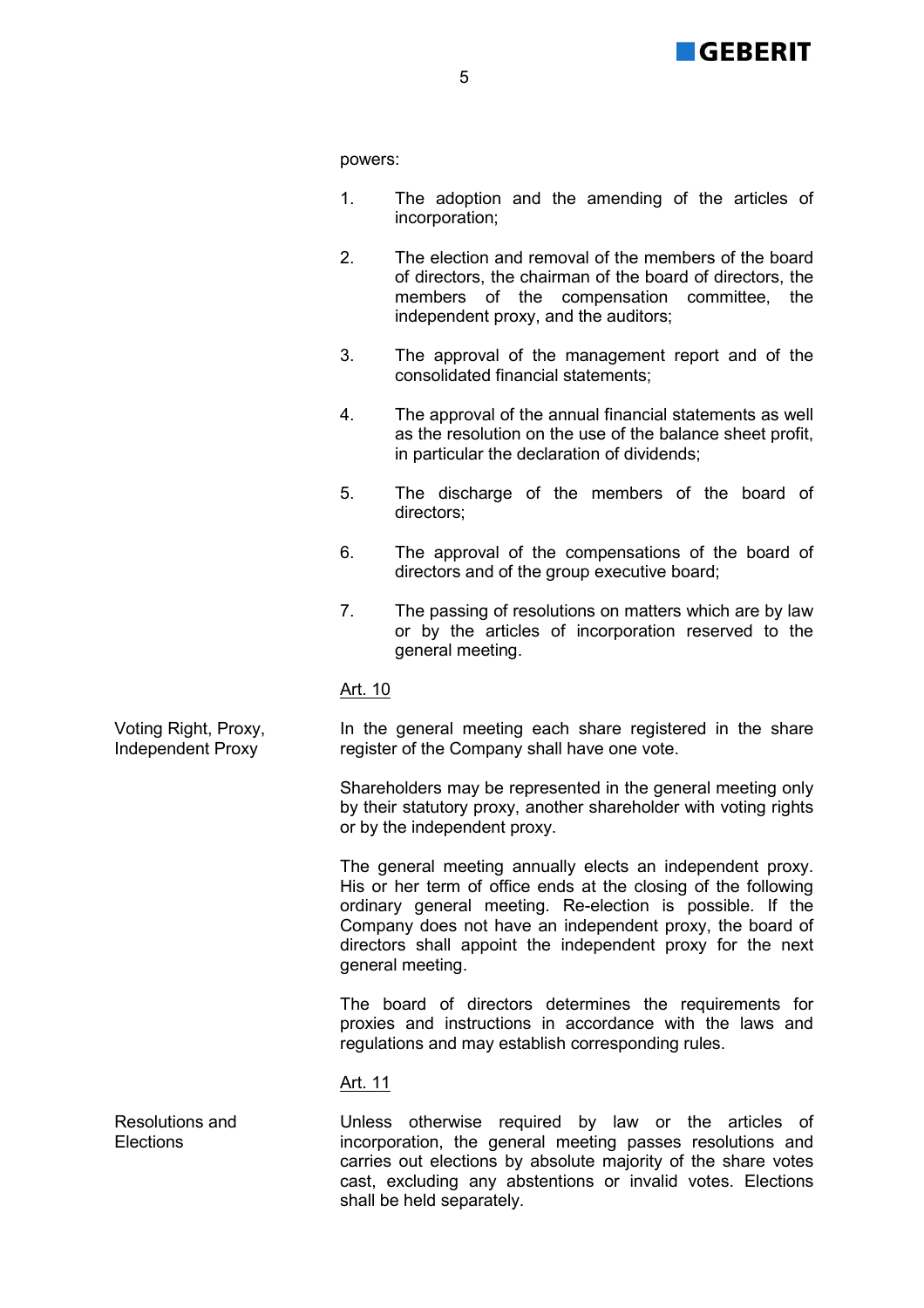

 If in case of elections no person is elected in the first election and several candidates are proposed, the votes shall be casted for a second time in which the relative majority shall be decisive.

 Resolutions shall be passed and elections shall be carried out openly, unless the general meeting or its chairman resolves to cast votes in writing. The chairman may also resolve to cast votes by electronic means. The chairman may at any time order to repeat a resolution or an election carried out openly by casting votes in writing or by electronic means if he doubts the result of the vote. In this case, the preceding resolution or election carried out openly is deemed not to have occurred.

A resolution of the general meeting passed by a at least  $\frac{2}{3}$  of the votes represented shall be required for:

- 1. the change of the Company's purpose;
- 2. the creation of shares with privileged voting rights;
- 3. the restriction of the transferability of registered shares;
- 4. an increase of capital, authorised or subject to a condition;
- 5. an increase of capital out of equity, against contributions in kind, or for the purpose of acquisition of assets and the granting of special benefits;
- 6. the limitation or withdrawal of pre-emptive rights;
- 7. the change of the domicile of the Company;
- 8. the dissolution of the Company.

## Art. 12

Chairman and Minutes The general meeting shall be chaired by the chairman of the board of directors or, if he is not able to attend, another member of the board of directors.

> The chairman appoints the secretary and the tellers who must both not be shareholders; these functions may be assigned to one and the same person.

> The minutes shall record the resolutions and the elections and the declaration of shareholders given for the record. The minutes shall be signed by the chairman and the secretary and shall be available for review by the shareholders at the registered office of the Company.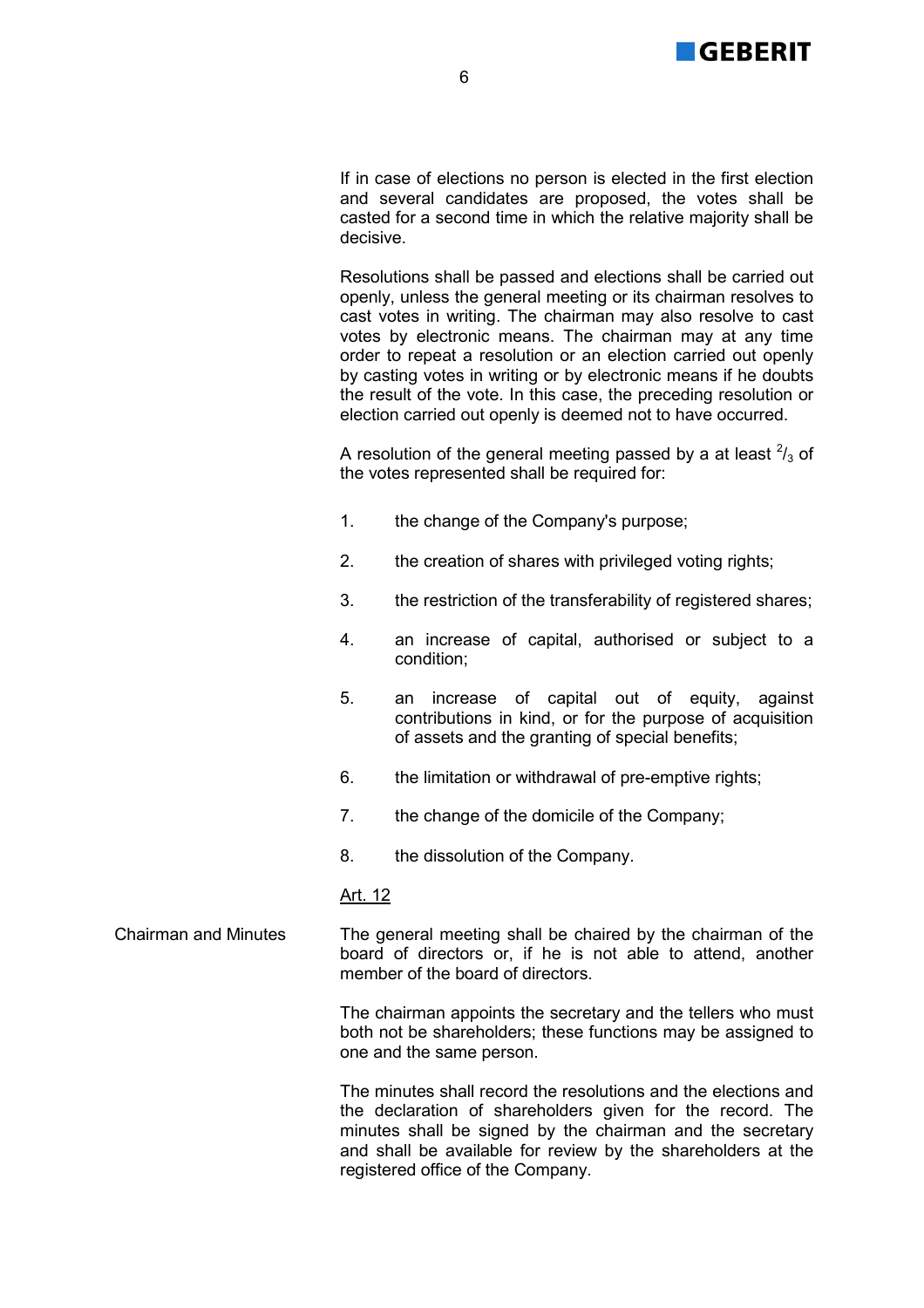

# **B) Board of Directors**

Art. 13

Composition and Term The board of directors shall be composed of at least four and in the maximum of eight members. Should the board of directors be composed of less than four members, the following ordinary general meeting shall at the latest elect the additionally required members of the board of directors.

> The members of the board of directors, the chairman of the board of directors as well as the members of the compensation committee are each elected annually and individually. The term of office ends at the closing of the following ordinary general meeting. Re-election is possible.

> If the post of chairman of the board of directors is vacant the board of directors shall appoint a new chairman for the remaining term of office.

> The members of the board of directors, the chairman of the board of directors as well as the members of the compensation committee shall retire at the ordinary general meeting following their  $70<sup>th</sup>$  birthday.

#### Art. 14

Organisation Except for the election of the chairman of the board of directors and the members of the compensation committee by the general meeting, the board shall organise itself. It shall appoint a vice-chairman and a secretary who need not be member of the board of directors.

#### Art. 15

Notice of Meetings The board of directors shall convene upon notice by the chairman or the vice-chairman as often as the business affairs require and whenever a member is requesting it.

## Art. 16

Resolutions The board of directors may pass resolutions if the majority of its members are attending. Attendance may also be made by phone or electronic media. No quorum is required, if exclusively resolutions regarding the implementation of a capital increase and subsequent amendments of the articles of incorporation have to be passed.

> Resolutions are passed by the majority of the votes cast. The chairman shall have the casting vote.

> Resolutions may also be adopted in writing respectively by telefax or electronic communication by consenting to a proposal, unless a member requests discussion in a meeting.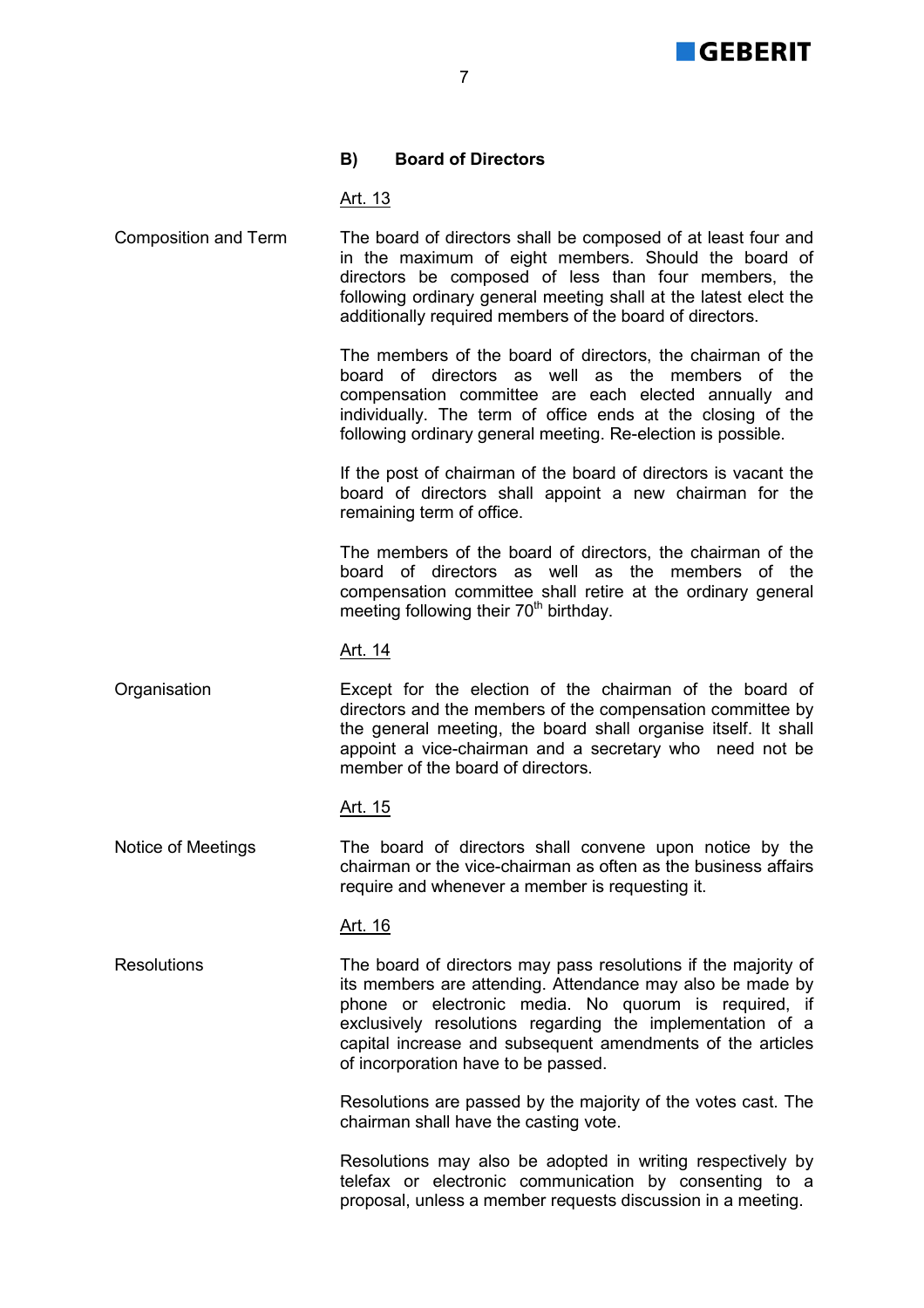

 Discussions and resolutions of the board of directors shall be recorded in minutes which shall be signed by the chairman of the board of directors and the secretary and despatched to all members of the board of directors.

#### Art. 17

Duties, Committees The board of directors shall take decisions on all matters which by law or the articles of incorporation are not allocated or reserved to the general meeting or another body of the Company.

> The board of directors has the following non-transferable and inalienable duties:

- 1. Ultimate management of the Company and the giving of the necessary directives;
- 2. The establishment of the organisation;
- 3. The structuring of the accounting system and of the financial controls as well as the financial planning;
- 4. The appointment and removal of the persons entrusted with the management and the representation;
- 5. The ultimate supervision of the persons entrusted with the management, in particular, in view of compliance with the law, articles of incorporation, regulations and directives;
- 6. The preparation of the annual report and the remuneration report as well as the preparation of the general meeting and the implementation of its resolutions;
- 7. The notification of the judge in case of overindebtedness.

 The board of directors may delegate the preparation and the execution of its resolutions as well as the supervision of the business activities to committees or individual members. It shall provide for an appropriate reporting to its members.

## Art. 18

The compensation committee is composed of three or more members of the board of directors. The organisation, functioning and reporting of the compensation committee shall be governed by regulations enacted by the board of directors. The chairman of the compensation committee shall be appointed by the board of directors.

**Compensation** Committee and Principles regarding Powers and Duties of the Compensation **Committee**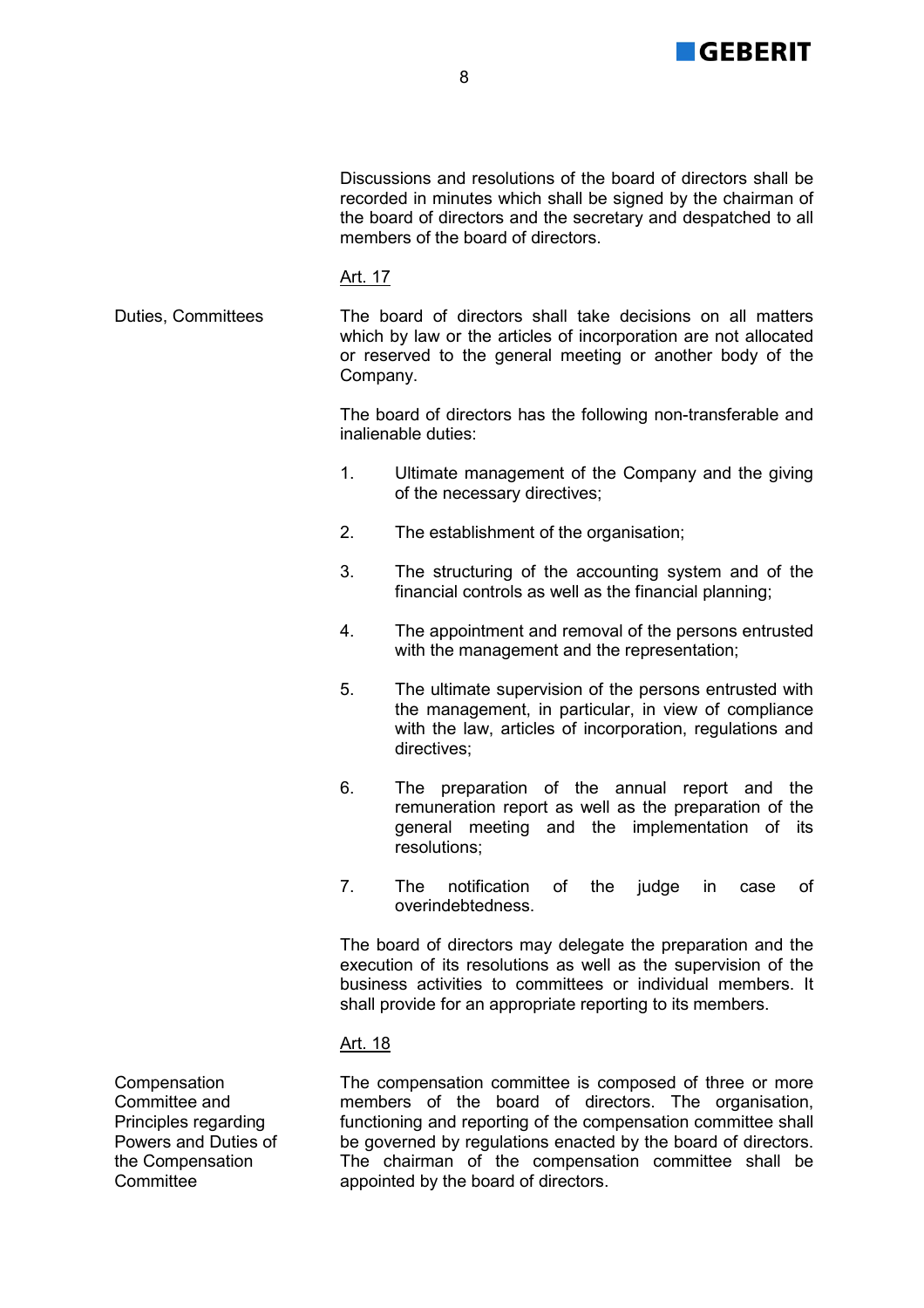

 The powers and duties of the compensation committee are as follows (principles):

- 1. Establishment and periodical review of the Geberit Group's compensation policy and principles and the performance criteria related to compensation and periodical review of their implementation as well as submission of proposals and recommendations to the board of directors;
- 2. Preparation of all relevant decisions of the board of directors in relation to the compensation of the members of the board of directors and of the group executive board as well as submission of proposals and recommendations to the board of directors.

 The board of directors may delegate further powers and duties to the compensation committee, in particular with respect to the nomination of members of the board of directors and the members of the group executive board and related matters.

## Art. 19

The board of directors may in the organisational regulations delegate fully or partly the management of the Company to certain of its members or to other natural persons.

 The organisational regulations shall organise the management, determine the positions required therefore, define its duties and regulate in particular the reporting.

# **C) Auditors**

## Art. 20

Election and Duties The general meeting shall elect each year an audit firm under state oversight in accordance with the Swiss Federal Act on Licensing and Oversight of Auditors (Revisionsaufsichtsgesetz, RAG). The auditors shall be responsible for carrying out all functions and duties incumbent upon them by law.

## **IV. COMPENSATION OF THE BOARD OF DIRECTORS AND THE GROUP EXECUTIVE BOARD, MANDATES OUTSIDE GEBERIT GROUP, AGREEMENTS WITH MEMBERS OF THE BOARD OF DIRECTORS AND THE GROUP EXECUTIVE BOARD, LOANS AND CREDITS**

# Art. 21

**Organisational** Regulations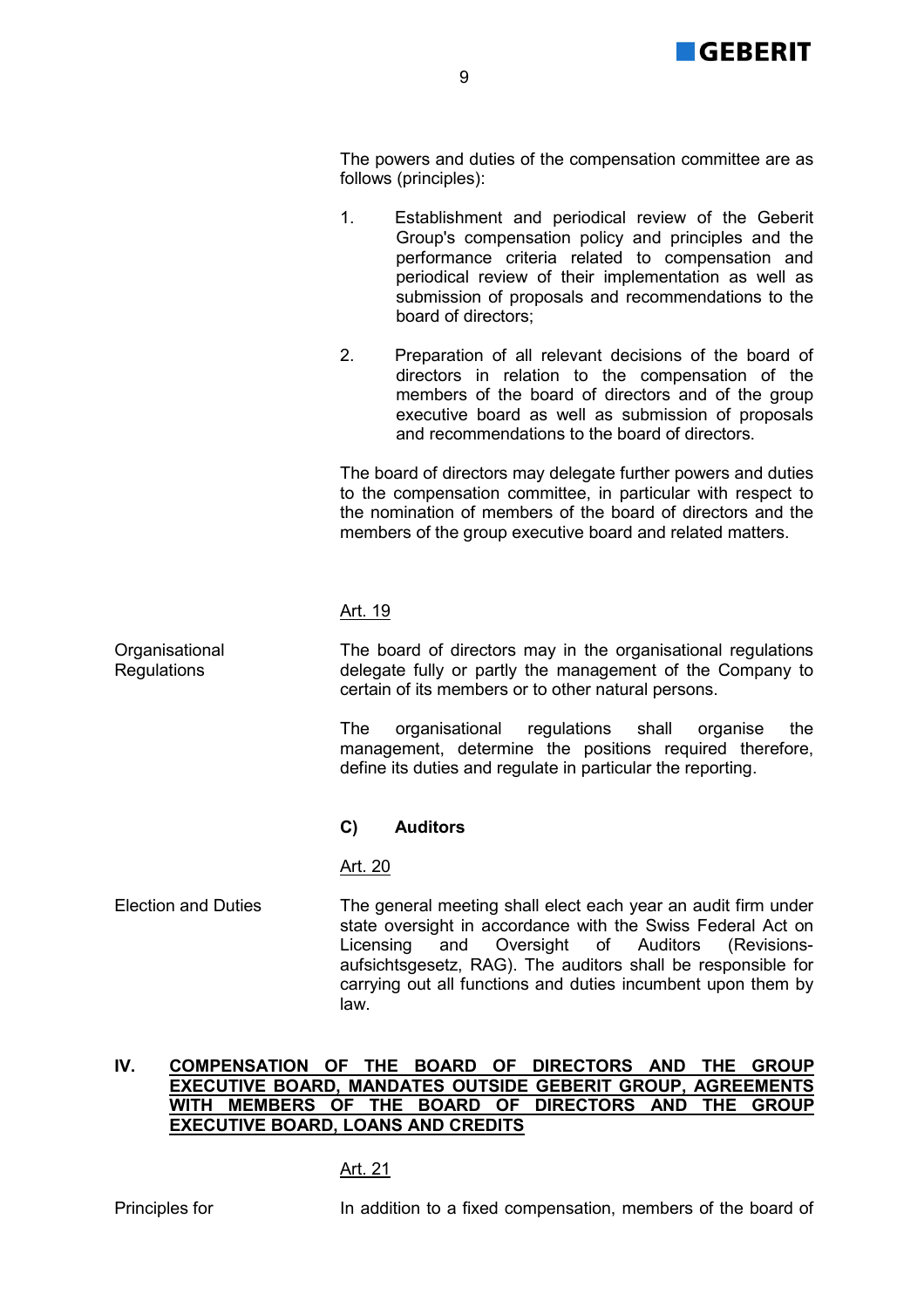

Performance-based Compensation and Compensation in Shares, Options or Similar Instruments

directors and members of the group executive board may be paid a variable compensation which may include short- and long-term compensation elements and which is linked to the achievement of one or several performance criteria. Performance criteria may include individual targets, targets in relation to the Company and the Geberit Group, the market, other companies or comparable benchmarks, taking into account the function and level of responsibility of the concerned member of the board of directors or member of the group executive board. The board of directors, or where delegated, the compensation committee, shall determine the applicable performance criteria, their relative weighting and achievement.

In case of compensation in shares, options or similar instruments, the board of directors, or where delegated, the compensation committee, shall determine the terms and conditions in one or more plans/regulations including in particular the time of allocation/grant, the fair valuation, the applicable blocking, vesting or exercise periods (including their acceleration, reduction or removal in the event of predetermined events such as a change of control or the termination of an employment agreement), the maximum award limit of shares or options, any claw back mechanism and discount on grant of shares or options.

 Compensation to the members of the board of directors and of the group executive board may be paid by the Company or companies controlled by it, provided such compensation is consolidated on a Company level.

# Art. 22

The general meeting shall approve annually and separately the proposals of the board of directors in relation to the maximum aggregate compensation of:

- 1. the board of directors, for the period until the following ordinary general meeting; and
- 2. the group executive board, for the following business year.

 The board of directors may divide each of the maximum aggregate compensations to be proposed for approval into a maximum fixed and maximum variable compensation and submit the respective proposals for separate approval by the general meeting. Further, the board of directors may divide its respective proposals into other compensation elements and/or submit them for approval by the general meeting with respect to different periods.

 If the general meeting denies approval, the board of directors may convene a new general meeting.

Approval of the Maximum Aggregate Compensations of the Board of Directors and the Group Executive Board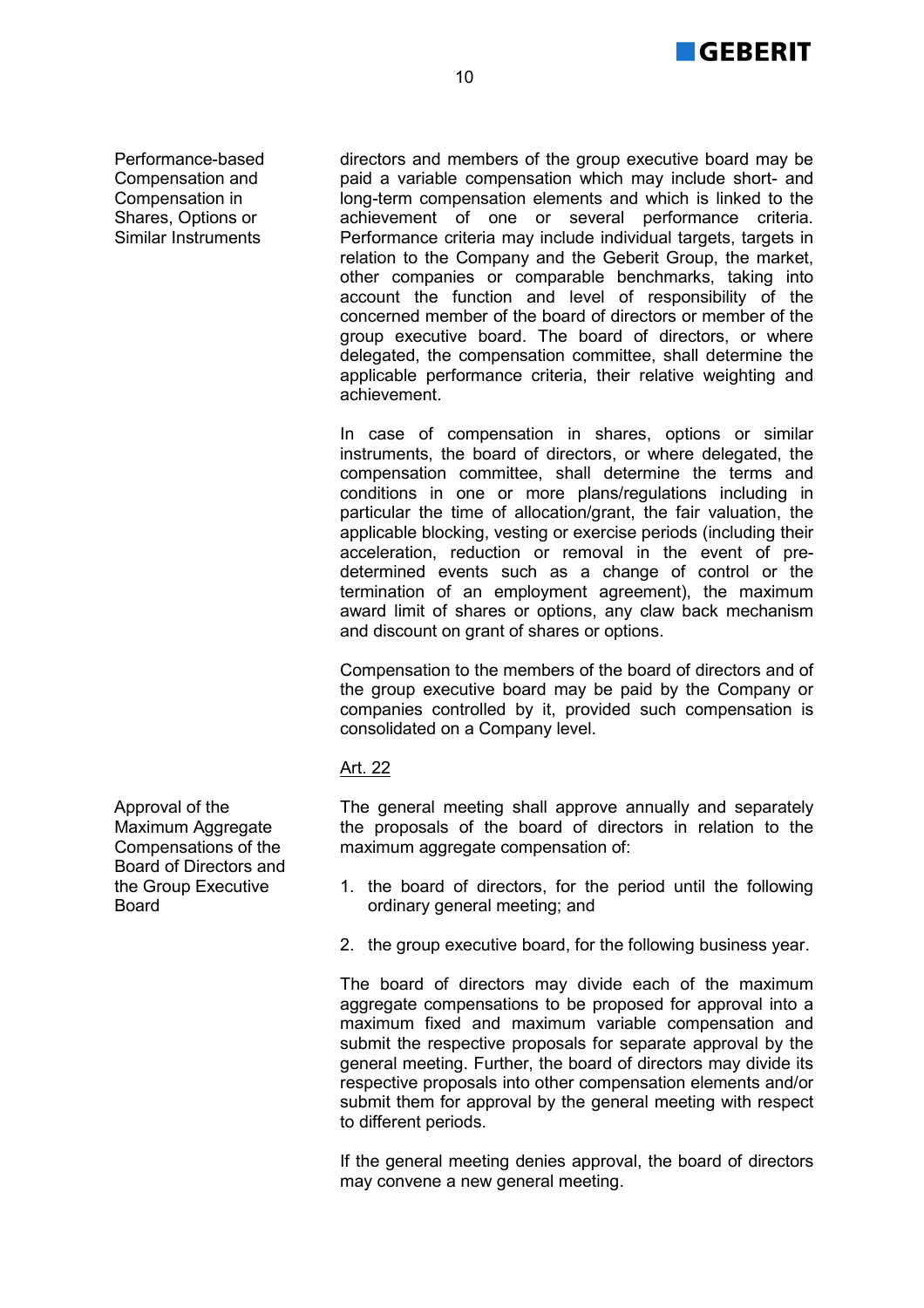

# Art. 23

Additional Amount for the Group Executive There exists an additional amount which may be used for the compensation of members of the group executive board who are appointed only after the maximum aggregate compensation for the group executive board was approved. The additional amount may also be used for payment of

> employment (sign-on bonuses). The additional amount may only be used if the aggregate compensation approved by the general meeting for the group executive board until the next general meeting is not sufficient for the compensation of the new members.

> compensation for disadvantages incurred by a new member of the group executive board as a result of his/her change of

> The additional amount shall be 40% of the maximum aggregate compensation amount for the members of the group executive board last approved by the general meeting.

# Art. 24

A member of the board of directors may hold up to five and a member of the group executive board up to two mandates in profit-seeking legal entities outside the Geberit Group. In addition, a member of the board of directors may hold up to five and a member of the group executive board up to four mandates in non-profit-seeking or charitable legal entities (such as associations and other charitable, social, cultural, or sports organisations, foundations, trusts and pension funds) outside the Geberit Group.

 Mandates of a member of the board of directors or the group executive board in legal entities which are controlled by the Company or which control the Company as well as mandates held by such member in his/her capacity as member of the board of directors or the group executive board of the Company, or held by order and on behalf of the Company or legal entities controlled by it shall not count as mandates in legal entities outside the Geberit Group.

 Mandates of a member of the board of directors or of the group executive board of the Company in legal entities outside the Geberit Group which are under common control as well as mandates which are held by such member in his/her capacity as a member of the supreme governing body or of the group management of a legal entity outside the Geberit Group or held by order and on behalf of such legal entity or legal entities controlled by it shall be deemed one mandate outside the Geberit Group.

 Mandates held by a member of the board of directors in his/her main activity as a member of the group management of a legal entity outside the Geberit Group or held by order

Mandates of Members of the Board of Directors and the Group Executive Board Outside the Geberit Group

**Board**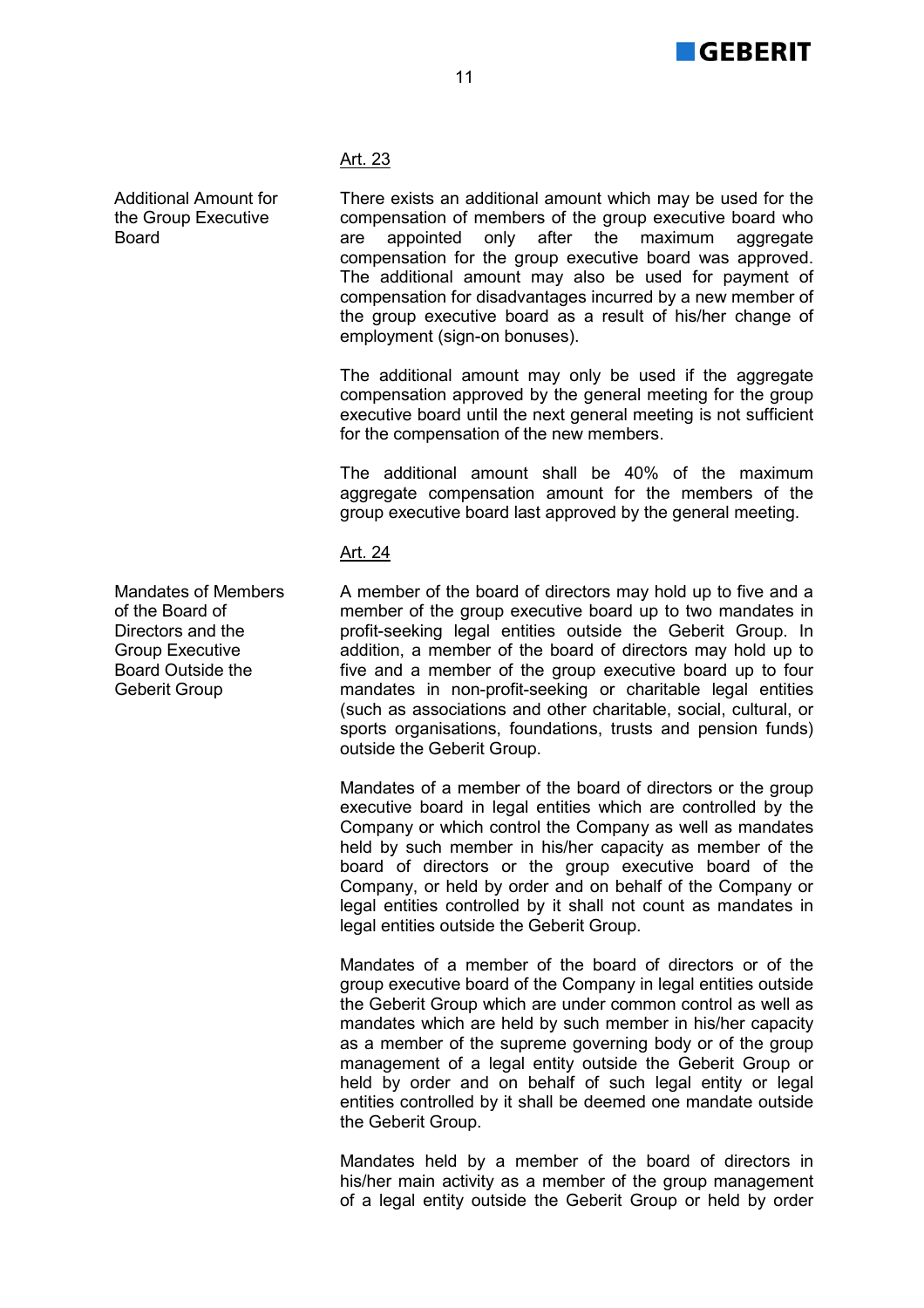

and on behalf of such legal entity or legal entities controlled by it shall not count as mandates within the meaning of this provision.

 Members of the board of directors or the group executive board who at the time of their election/appointment do not fulfill the requirements of this provision shall until the next ordinary general meeting reduce the number of their mandates to the number permitted under this provision. During this time, they are members of the board of directors or the group executive board, respectively, with all powers and duties.

 Any mandate of a member of the group executive board in a legal entity outside the Geberit Group shall be subject to prior approval by the board of directors, or where delegated to it, the compensation committee.

 Mandates shall mean mandates in the supreme governing body or an advisory board of a legal entity which is required to be entered in the commercial register or a corresponding foreign register.

Art. 25

Duration and termination of agreements with members of the board of directors shall comply with the term of office and the law. Fixed term agreements with members of the group executive board may have a term not exceeding one year. The maximum termination period of indefinite contracts with members of the group executive board is twelve months.

 The Company or companies controlled by it may enter into non-compete agreements with members of the group executive board for a term of up to three years following termination of their employment agreement. The total consideration of such non-compete agreement may for the entire duration not exceed 150% of, and per year not exceed 100% of, the total annual compensation paid to the relevant member of the group executive board in the average over the last three business years completed since notice of termination has been given.

#### Art. 26

Loans and Credits No loans or credits shall be granted to the members of the board of directors or the group executive board.

## **V. DISTRIBUTION OF PROFITS**

## Art. 27

Distribution of Profits Subject to the statutory provisions regarding distribution of profits, in particular art. 671 et seqq. CO, the balance sheet

Contracts with Members of the Board of Directors or the Group Executive **Board**